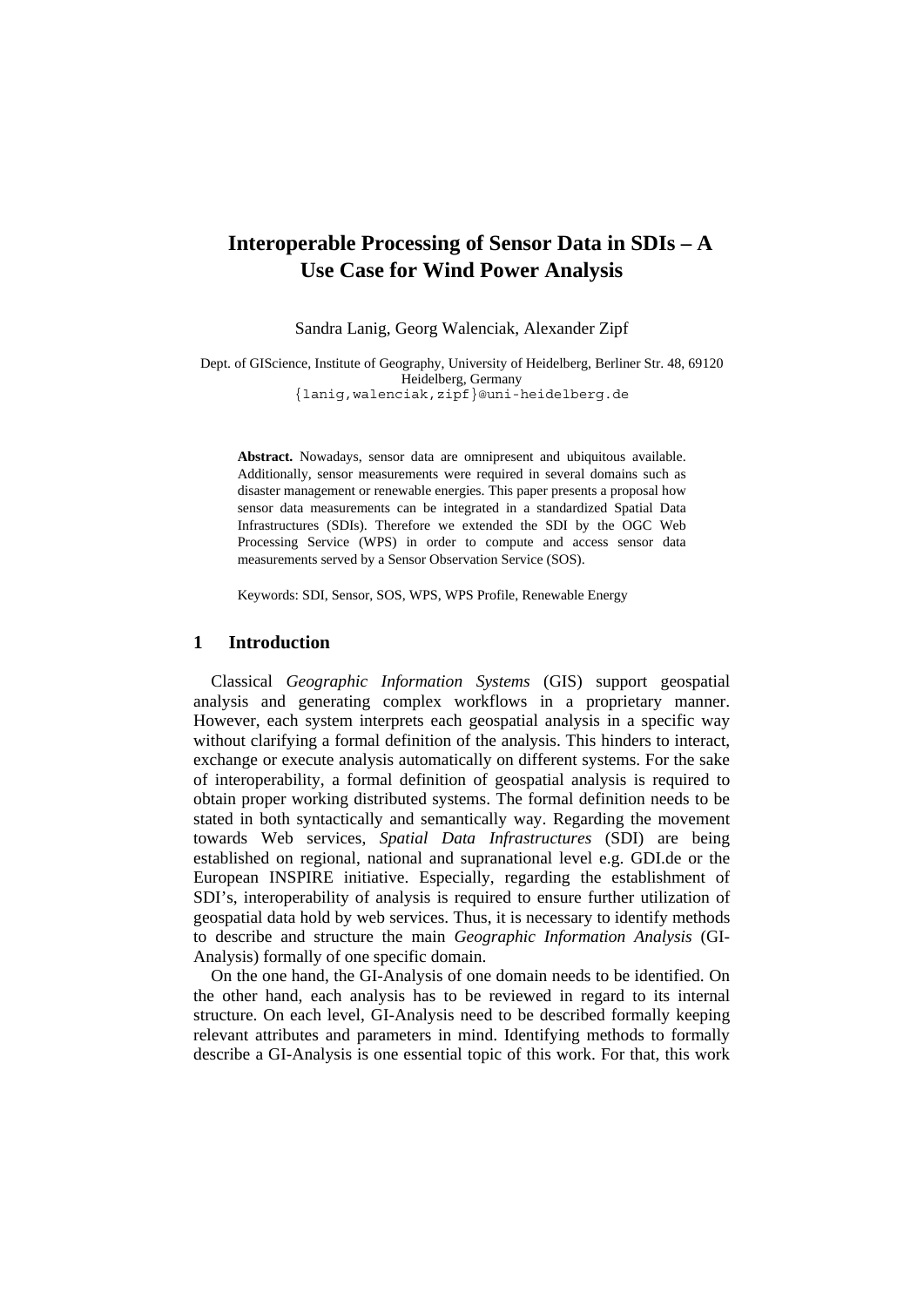#### 2 **Sandra Lanig, Georg Walenciak, Alexander Zipf**

is to be located on the conceptual level leading to conclusions that help to develop standards ensuring and enabling interoperability of GI Analysis.

## **2 How to build a WPS Profile**

Talking about GI-Analysis the OGC Specification *Web Processing Service* 1.0 [1] may be considered as the interface to enable interoperable GI-Analysis in a SDI. In a nutshell, a WPS offers the possibility to hold a repository of implemented geospatial processes. A client may request a description of the repository (*GetCapabilities* operation) respectively a detailed description of each process (*DescribeProcess* operation). Finally, it is possible to execute each process (*Execute* operation). The process description (*DescribeProcess* Response) is the essential aspect required to execute spatial analysis. As the WPS is a generic interface, the process description defines the structure of an analysis through description of the input-data and the output-data. However, as the WPS was designed to be a generic interface, no specific GI-Analyses are defined and though, no specific standardized GI-Analysis are offered via this interface. Therefore, the specification offers the option to define WPS-Profiles. In principle a WPS Application Profiles includes the formal description of one specific process and an OGC URN that identifies the analysis. The specification further states that it is possible to specify a repository that represent a semantically structure of processes which may be part of the same application domain [1].

Although there are quite a lot of scientific papers that show how geospatial analysis can be provided through the WPS interface [2, 3, 4, 5, 6] several authors believe that the essential goal, to enable interoperability, has not been reached yet [7]. This is reasoned by the strong generic nature of the specification and by the imprecise process description. Especially in regard to the semantic description of GI-Analysis several authors see the need for further research [8, 5, 9].

Concerning application domains, there are some examples on how to build a semantically structure in a WPS Profile [7, 10, 6]. However, as the process description is regarded not to be sufficient, the definition WPS Profiles is hindered since the description is an essential aspect of a profile. Although there are several approaches in building classification schemes for GI-Analysis [11, 12, 13, 14], those are too general or too generic to enable the development of domain-specific interoperable GI-Analysis so further research regarding this topic is required.

In a nutshell, there is further need for research concerning interoperability of GI-Analysis. To even broaden the view on WPS Profile, this paper is on integrating live sensor data in a WPS Profile since the link between sensor and analysis is an important area of application.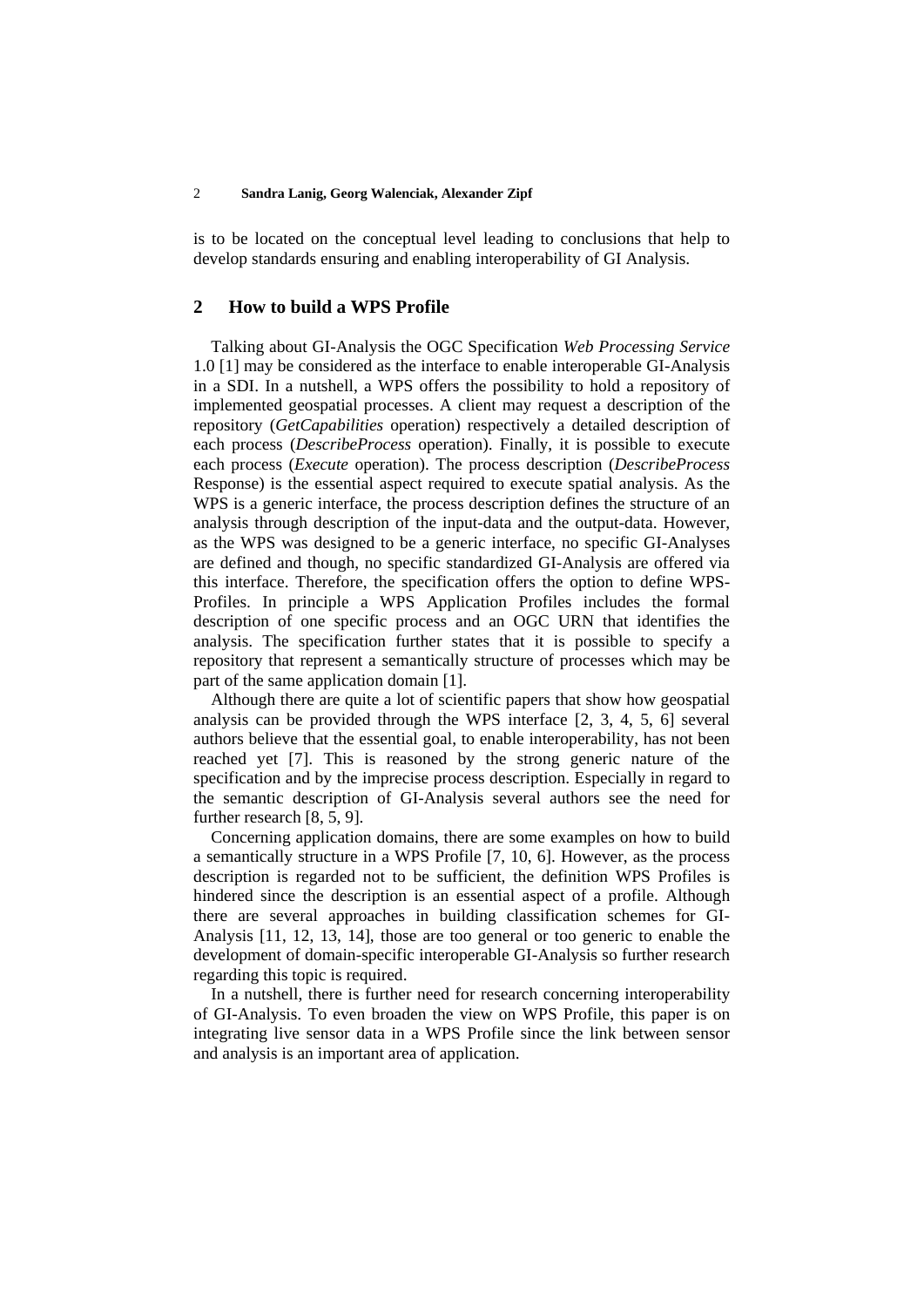**Interoperable Processing of Sensor Data in SDIs** – A Use Case for Wind Power Analysis

 $\overline{a}$ 

#### **3 Integrating Live Sensor Data in 3D SDI**

The OGC *Sensor Web Enablement* (SWE) initiative dealing with the integration of all kind of types of dynamic sensor data like wind measurements, temperatures, water levels etc. in a standardized way within SDIs [15].

### **3.1 State of the Art**

The integration of sensor data into a SDI was recognized with the emergence of a variety of live sensor data sources coupled with rapidly declining sensor costs [16]. However, the collecting of sensor data can cause huge data sets. The question that arises is: how can this massive datasets are analyzed in a standardized way. One solution to support utilization of these datasets is the use of geospatial analysis offered via the WPS interface. First steps are made providing traffic data (TMC data) by a *Sensor Observation Service* (SOS) [17] and processing of the SOS results using a WPS [18]. In another use case we analyze the dispersion of a gas plume caused by a gas leakage and integrate wind speed and wind direction measurements form a SOS in our 3D SDI [19].

#### **3.2 Use Case - Workflows for Renewable Energies**

Our research focuses on the integration of live sensor data of the renewable energy domain into SDI. Based on former research [18, 19], initial steps have been taken by the integration of live sensors in our 3D WPS. Therefore, as a proof of concept, we present a proposal how the integration of SOS-based wind measurements in a SDI could take place via WPS profile.

In our geoprocessing workflow, the WPS process `WindPowerStationScenario3D´ uses input data from a SOS interface to encapsulate weather data like wind speed and wind direction provided for example by the German Weather Service (DWD). The input parameter of the WPS process is the location of the weather measuring station (x, y, z coordinates), and the actual measurements of wind speed and direction. Thus, the `WindPowerStationScenario3D´ process sends a *GetObservation* request to the SOS. The next step is the interpolation of wind speed and direction measurement of each weather station by the WPS interpolation process. The interpolation takes place based on the SOS values of the weather measurement stations.

A location analysis for the use of wind energy requires the consideration of specific wind conditions. Generally a wind turbine or a wind park is economically profitable with wind speed of at least 6 m/s at hub height. Besides wind speed there are further limiting factors for the usage of wind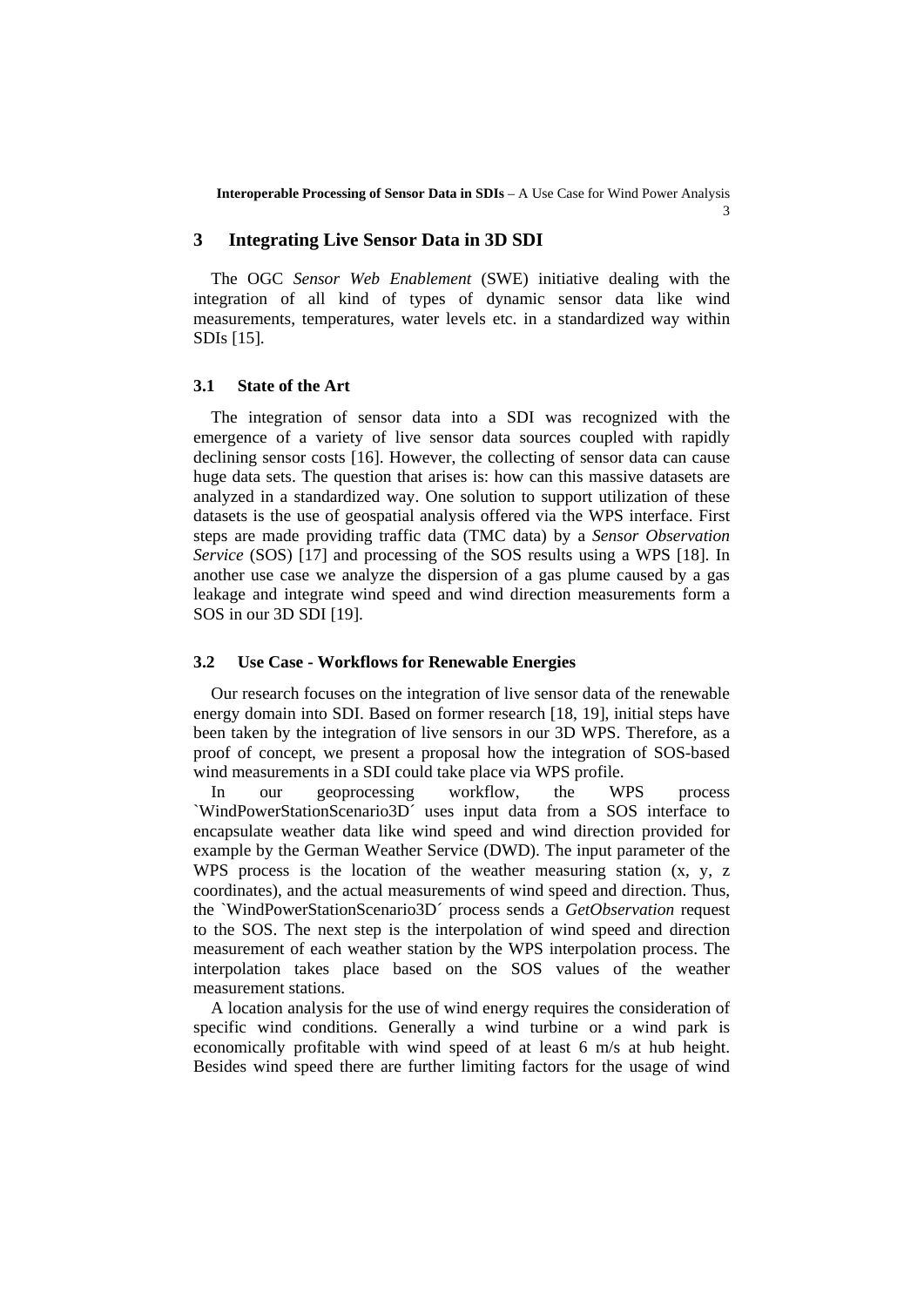#### 4 **Sandra Lanig, Georg Walenciak, Alexander Zipf**

energy and the appropriate location. This includes protected areas and nature reserve, the slope of terrain, a buffer around settlements, the infrastructure, and water or forest surfaces.



**Fig. 1.** Sequence diagram overview WPS Application Profile for `WindPowerStationScenario3D´ analysis

## **3.3 Proposal for a `WindPowerStationScenario3D´ WPS Application Profile**

Currently, there is no formal specification about the combination of application profiles and the OGC SOS. In a nutshell the SOS allows operations to request live sensor data respectively sensor data from a specified time period. In respect to a WPS Application Profile, a detailed description of the required sensors is an essential prerequisite on building WPS Profile that integrates live sensor data. Technically the SOS provides the option to formally describe one specific sensor. This description should be added to a WPS Application Profile. One possible solution is to extend a WPS Profile by the description of the depending data sources. Whereby, the data source must be described in terms of their data structure. This way, the definition of an analysis would be more precise since the definition of input data is essential for the correct outcome of the process.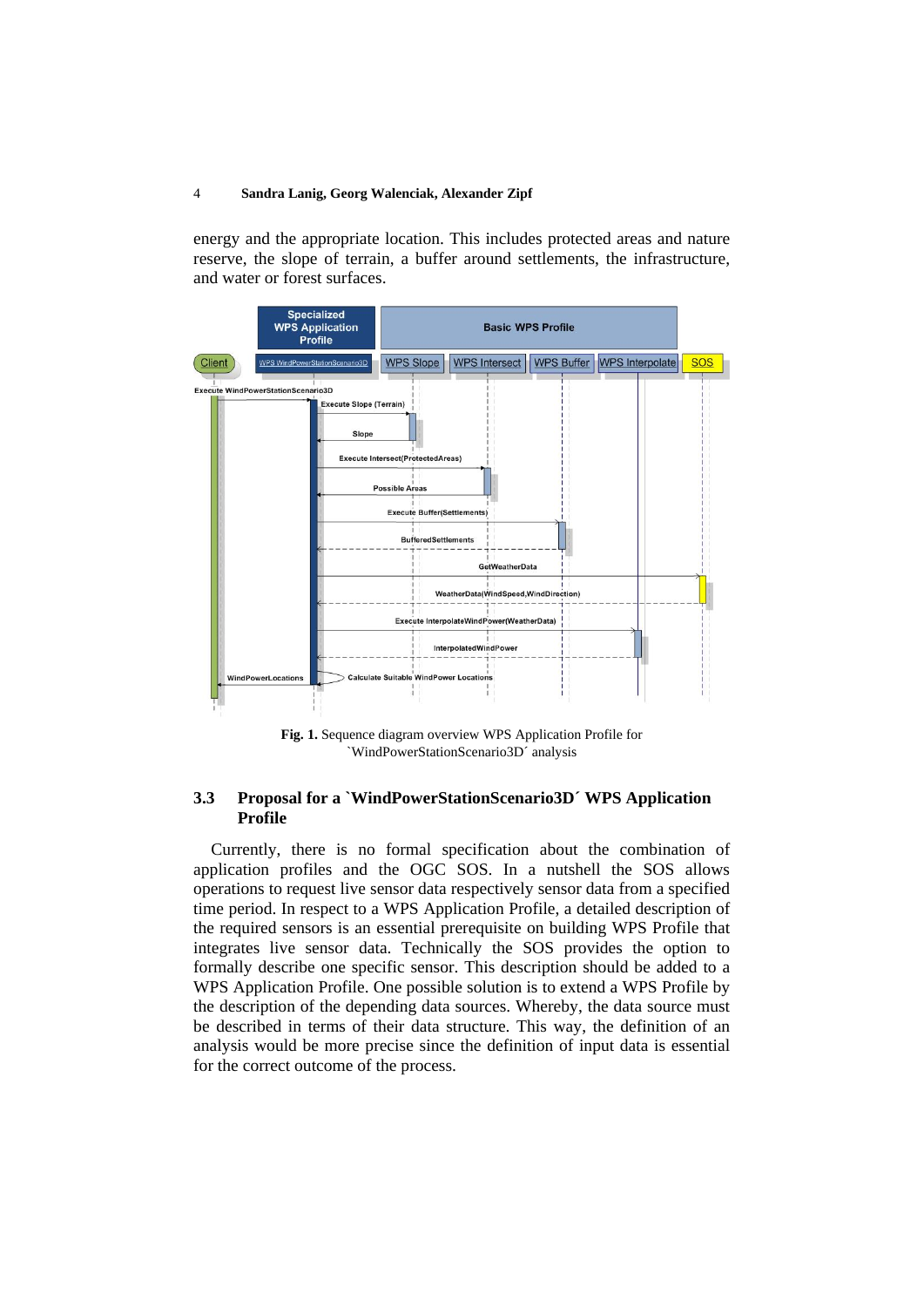In order to operate a wind park economically, the possible energy potential must be determined for planning the location of a wind park. For this a domain specific WPS Application Profiles `WindPowerStationScenario3D´ was developed. Therefore, we use generic basic analysis like the buffer or the slope calculations of a terrain model and integrate these basic analyses in a complex workflow. Thus, suitable locations for wind parks can be determined. Still missing is the integration of the weather measurement data. This is made by the definition of a WPS extension for live weather measurement sensors. Based on the measured weather data the wind speed and the wind direction for different hub heights can be computed. For this computation models already exist. But to access these models in an interoperable and standardized way it may be available via the WPS interface.

## **4 Summary and Outlook**

In this paper we present first steps how sensor data can be integrated in SDI through a WPS. This takes place by a WPS Application Profile based on a typically use case for wind power analysis in the renewable energy domain. Further research has to deal with the integration of more complex wind speed simulation models based on *Computational Fluid Dynamics* (CFD). Additionally we would like to integrate our results into our 3D SDI.

## **References**

- 1. Schut, P.: Web Processing Service. Open Geospatial Consortium, DocNr. 05-007r7 (2007)
- 2. Stollberg, B., Lutz, M., Ostländer, N., Bernard, L.: Geoprozessierung in Geodateninfrastrukturen - Aufgaben für die nächste Generation. In: GIS Zeitschrift für Geoinformatik 4, S. 24-29 (2007)
- 3. Stollberg, B., Zipf, A.: Geoprocessing Services for Spatial Decision Support in the Domain of Housing Market Analyses - Experiences from Applying the OGC Web Processing Service Interface in Practice. The 11th AGILE 2008 Conference on GI Science (AGILE 2008). Girona. Spain (2008)
- 4. Foerster, T.: Establishing an OGC Web Processing Service for generalization processes. ICA workshop on Generalization and Multiple Representations. IGN. France (2006)
- 5. Brauner, J., Foerster, T., Schaeffer, B., Baranski, B., Haunert, J-H, Kieler, B., Milde, J.: Towards a Research Agenda for Geoprocessing Services. In: Sester, M.; Bernard, L.; Paelke, V. (Hg.): Advances in GIScience. Proceedings of the 12th AGILE Conference. Dordrecht: Springer (Lecture notes in geoinsformation and cartography) (2009)
- 6. Lanig, S., Zipf, A.: Proposal for a Web Processing Services (WPS) Application Profile for 3D Processing Analysis. In: Proceedings of the 2010 Second International Conference on Advanced Geographic Information Systems, Applications, and Services. Washington, DC, USA: IEEE Computer Society (GEOPROCESSING '10), S. 117-122 (2010)
- 7. Nash E.: WPS Application Profiles for Generic and Specialised Processes. In: Pebesma, E.; Bishr, M.; Bartoschek, T.: GI-Days 2008: Proceedings of the 6th Geographic Information Days, June 16-18, 2008, Münster, Germany. Münster : Institut für Geoinformatik, Universität Münster, 2008. - ISBN 978-3-936616-54-5, S. 69 - 79 (2008)